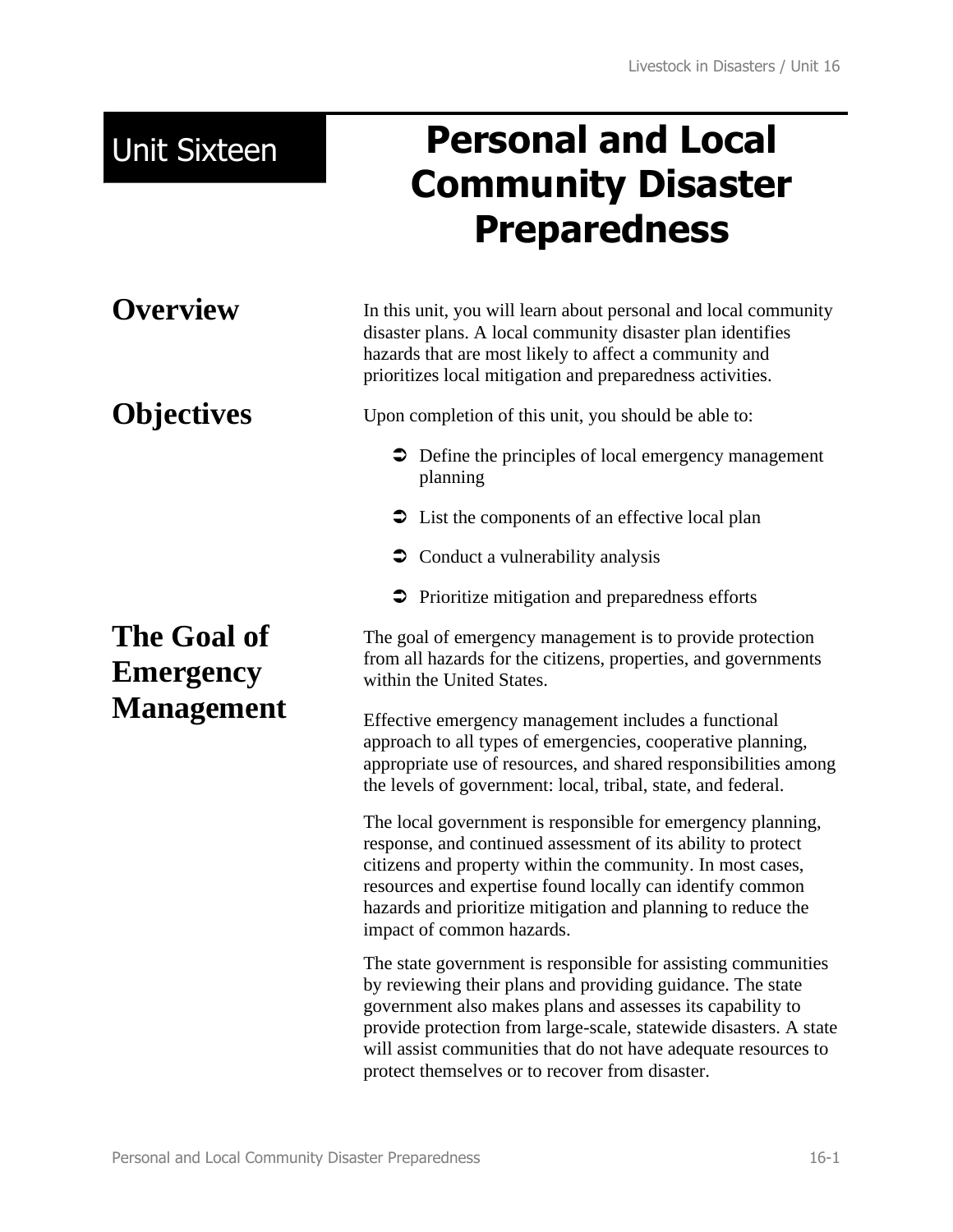|                                          | The federal government is responsible for assisting states by<br>reviewing plans, providing guidance, and assessing their<br>capability to provide protection from large-scale, nationwide<br>disasters. It provides assistance when state and local resources<br>are insufficient. In the event of a response to a federally<br>declared disaster, FEMA acts primarily in a coordinating role.                                                                                                                                                                                                                                                                                                         |
|------------------------------------------|---------------------------------------------------------------------------------------------------------------------------------------------------------------------------------------------------------------------------------------------------------------------------------------------------------------------------------------------------------------------------------------------------------------------------------------------------------------------------------------------------------------------------------------------------------------------------------------------------------------------------------------------------------------------------------------------------------|
|                                          | Although the various levels of government plan to protect their<br>constituents, governments cannot be expected to take<br>responsibility for every individual citizen. This is why personal<br>disaster preparedness is the first and most effective intervention<br>to reduce the impact of disasters.                                                                                                                                                                                                                                                                                                                                                                                                |
|                                          | In this unit, we will focus on personal and local community<br>planning.                                                                                                                                                                                                                                                                                                                                                                                                                                                                                                                                                                                                                                |
| <b>Personal disaster</b><br>preparedness | Community disaster preparedness plans can incorporate the<br>care of livestock and their owners in their plans, but plans can<br>only coordinate care. However, livestock owners have the<br>ultimate responsibility for their animals. Community<br>governments cannot be expected to provide the level of care<br>that individuals need. Therefore, the best way to be prepared is<br>to create a personal emergency plan that includes provisions to<br>care for your livestock. Part of this plan should be a regular<br>safety inspection. The appendix in this unit includes a form,<br>used by some insurance agents, that will help you to identify<br>obvious farm fire and liability hazards. |
|                                          | Once you develop your personal emergency management plan,<br>you will find it much easier to understand the actions of official<br>emergency managers and contribute to the disaster response.                                                                                                                                                                                                                                                                                                                                                                                                                                                                                                          |
| <b>Vulnerability</b><br><b>Analysis</b>  | To prepare yourself to deal with various types of hazards, you<br>must learn about the potential dangers and which ones are most<br>likely to affect you. Once you have made this determination,<br>the next step is to find out how much damage these hazards<br>could cause in your community. This process is called<br>vulnerability analysis and is the basis for prioritizing disaster<br>mitigation and preparedness efforts.                                                                                                                                                                                                                                                                    |
| <b>Assessing local</b><br>hazards        | As you read through each unit, you determined your<br>vulnerability to various types of hazards. As you went through<br>the course, you should have transferred your hazard<br>vulnerability scores to the table that follows. Based on the<br>scores, rank your vulnerability to hazards from 1 to 10. The<br>hazard with the highest score will be 10 and the hazard with the<br>lowest score will be 1.                                                                                                                                                                                                                                                                                              |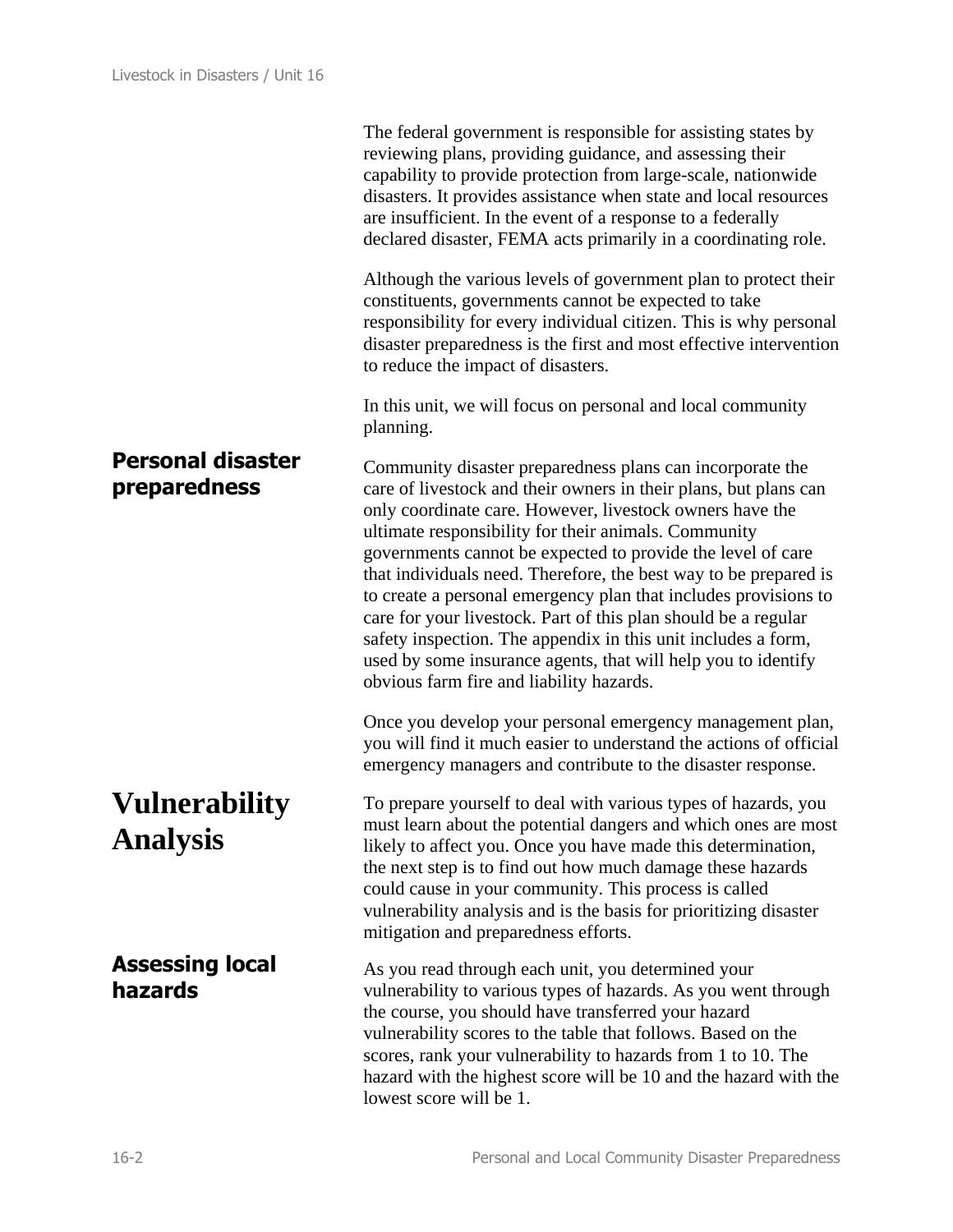| <b>Hazard</b>                   | <b>Hazard</b><br><b>Vulnerability Score</b> |
|---------------------------------|---------------------------------------------|
| <b>Summer Storms</b>            | (from page $5-13$ )                         |
| <b>Winter Storms</b>            | (from page $6-13$ )                         |
| Fire                            | (from page $7-15$ )                         |
| Hurricane                       | (from page $8-14$ )                         |
| Landslides                      | (from page $9-11$ )                         |
| Earthquakes                     | (from page $10-12$ )                        |
| Floods                          | (from page $11-16$ )                        |
| Intoxication                    | (from page $12-11$ )                        |
| <b>Transportation Accidents</b> | (from page $13-11$ )                        |
| <b>Extreme Heat</b>             | (from page $14-13$ )                        |
| Disease Outbreak                | (from page $15-15$ )                        |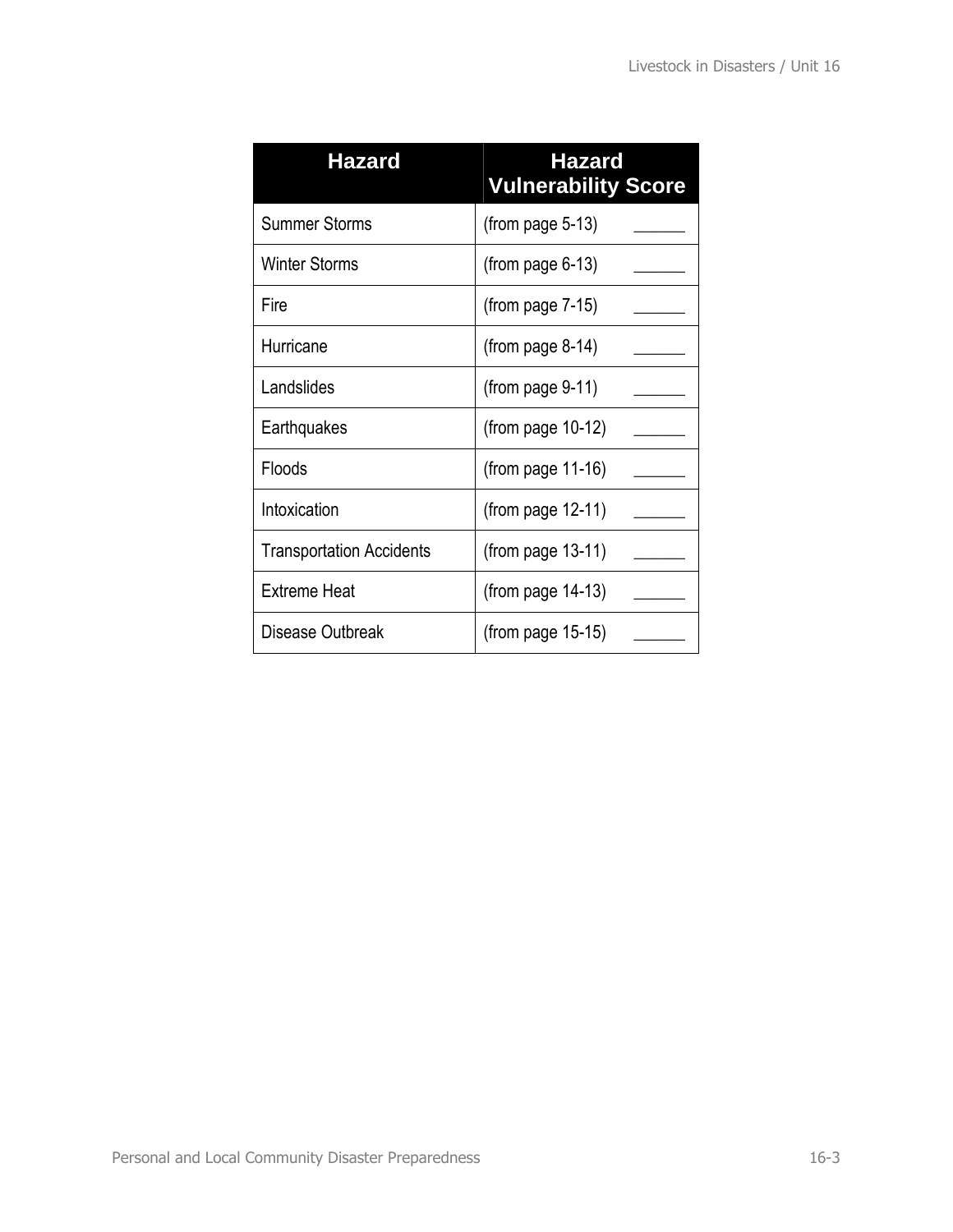### **Ranking your vulnerability to local hazards**

Now enter the five highest ranked hazards below. If there is a tie in rank among two hazards, rank the hazard that has occurred most commonly first. These are the most common hazards that you face and the hazards on which you should concentrate your mitigation efforts.

| Rank | <b>Hazard</b> |
|------|---------------|
|      |               |
| 2    |               |
| 3    |               |
|      |               |
| 5    |               |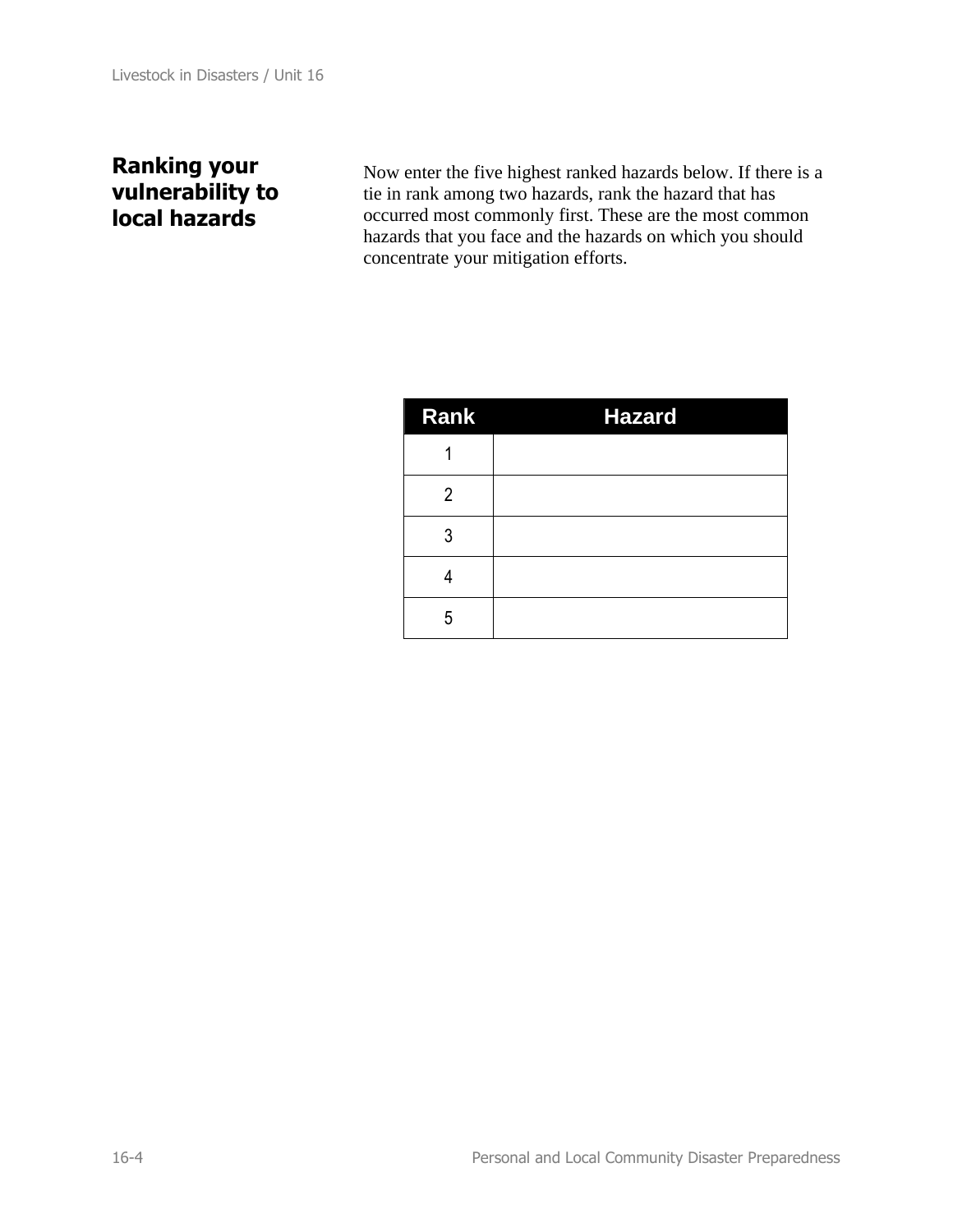**Action** Pay special attention to the units in which these hazards are described. You can also research other texts for more information on these hazards.

> Once you have done all you can to mitigate these hazards on your farm, you should be in a position to work effectively with your local emergency manager to mitigate similar hazards in your community.

#### **Vulnerability to the consequences of disasters**

As you studied each unit, you also determined your vulnerability to various consequences of disasters. Transfer your consequence vulnerability scores to the table that follows. Based on the scores, rank your vulnerability to the consequences from 1: the consequence with the lowest score to 10: the consequence with the highest score.

| <b>Consequence</b>                    | <b>Vulnerability Score</b> |
|---------------------------------------|----------------------------|
| Communication challenges              | $(from page 5-13)$         |
| Infrastructure failure                | $(from page 6-13)$         |
| Public and animal health risk         | $(from page 7-15)$         |
| Animal evacuation                     | $(from page 8-14)$         |
| Animal escape / Identification        | $(from page 9-11)$         |
| Hazardous materials and contamination | (from page $10-12$ )       |
| Waste spills                          | $(from page 11-16)$        |
| Carcass disposal                      | (from page $12-11$ )       |
| Euthanasia, Stress                    | $(from page 13-11)$        |
| Animal welfare                        | $(from page 14-13)$        |
| Public concern                        | $(from page 15-15)$        |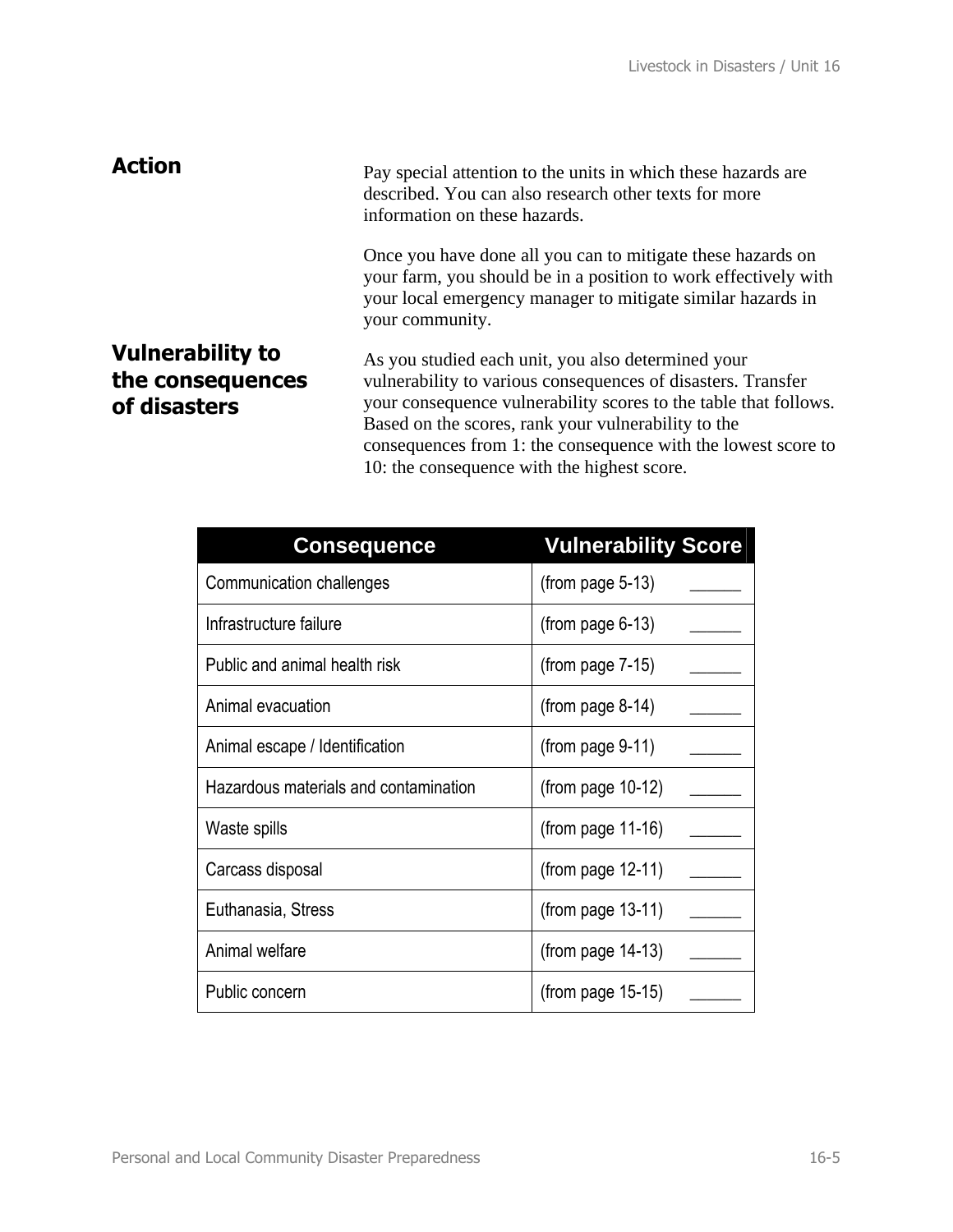### **Ranking your vulnerability to likely consequences**

Now enter the five highest ranked consequences below. If there is a tie in rank among two consequences, rank the consequence that you think is most likely to occur first. These are the consequences that are most likely to cause disruption to you in a disaster. Therefore, you should concentrate your mitigation and preparedness efforts on these.

As with the hazards, it is advisable for you to review each of the units in which these consequences are described. You can also research other texts and discuss them with your neighbors, others in the industry, and your local emergency manager.

Once you have done all you can to mitigate these consequences on your farm, you should be in a position to work with your local emergency manager to mitigate similar consequences in your community.

| <b>Rank</b> | <b>Consequence</b> |
|-------------|--------------------|
|             |                    |
| 2           |                    |
| 3           |                    |
|             |                    |
| 5           |                    |

Now that you have ranked your vulnerability to local hazards and their consequences, think back to the questions on page 1- 6. Reread the questions, thinking about the results of your analysis and the steps you can take on a personal level and within your community to lessen your vulnerability.

There are many different mitigation strategies, some of which require money, but most of which use awareness, foresight, and creative efforts. The following examples are intended to get you thinking about ways to mitigate hazards and their consequences in your own circumstances.

## **Mitigation of Hazards**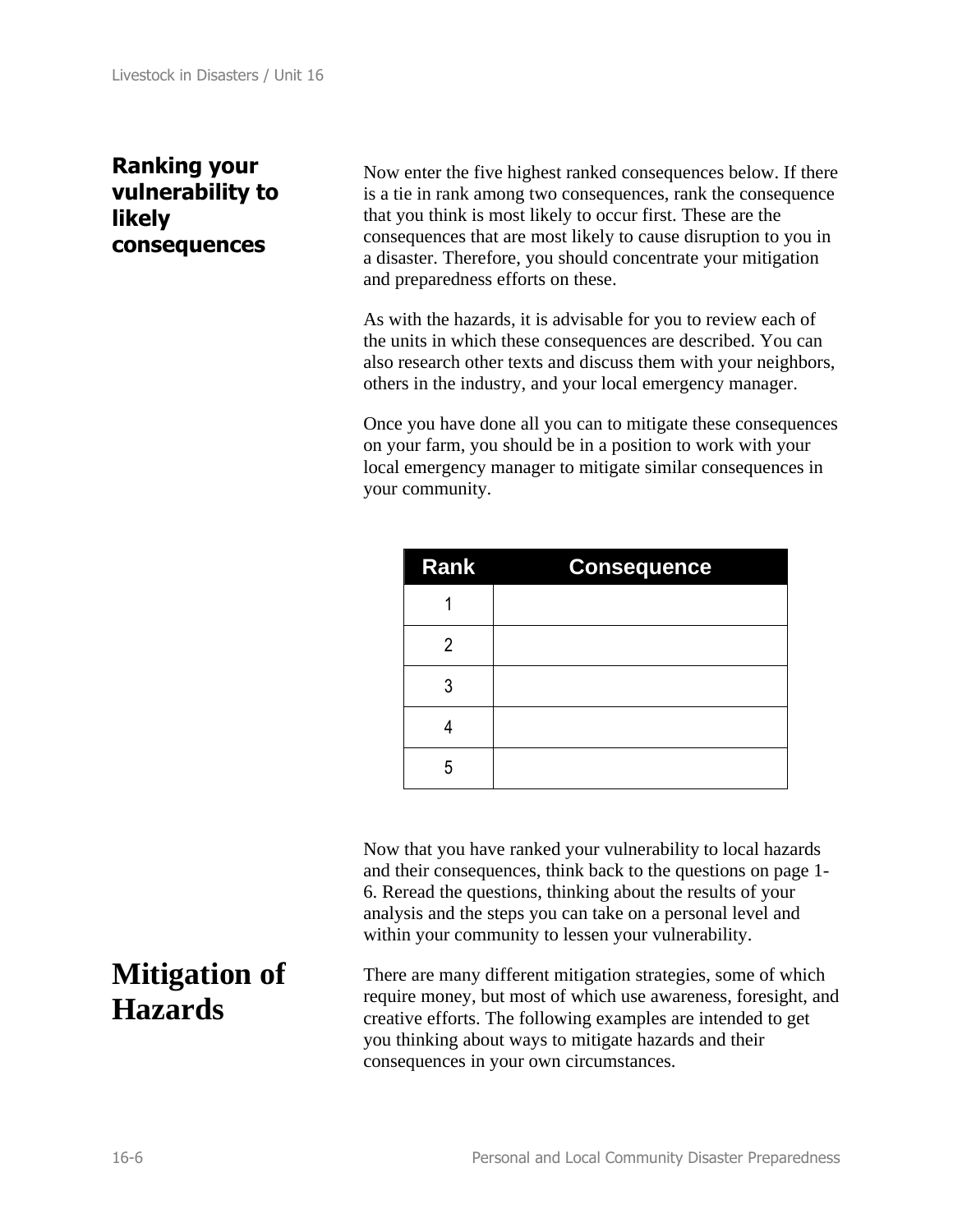| <b>Prevent the</b><br>creation of the<br>hazard in the first<br>place               | This is the most basic mitigation strategy and is carried out<br>through a community's fire regulations, building codes, and<br>other ordinances. For example, the requirement that all public<br>buildings have sprinkler systems is a mitigation technique<br>against a major fire. Ensuring that your barn conforms to local<br>building codes or retrofitting your existing structures is a way<br>of mitigating fire or building collapse. |
|-------------------------------------------------------------------------------------|-------------------------------------------------------------------------------------------------------------------------------------------------------------------------------------------------------------------------------------------------------------------------------------------------------------------------------------------------------------------------------------------------------------------------------------------------|
| <b>Reduce or limit</b><br>the amount or size<br>of the hazard                       | There are several ways to reduce or limit the amount or size of<br>a hazard. Some of these are listed below.                                                                                                                                                                                                                                                                                                                                    |
| manufactured                                                                        | Restrict the use of hazardous chemicals to specific areas on a<br>farm or within a community.                                                                                                                                                                                                                                                                                                                                                   |
|                                                                                     | Surround the hazard by some type of containment structure,<br>such as an effective storage plan for hazardous chemicals on<br>your farm.                                                                                                                                                                                                                                                                                                        |
| <b>Modify the basic</b><br>qualities of a<br>hazard                                 | Suppose that dangerous chemicals were packaged with a<br>neutralizing agent next to them. If the chemical container were<br>damaged, the neutralizing agent would automatically release,<br>thus minimizing the toxic effects of the spilled chemical. In<br>other cases, a distinctive smell may be added to odorless liquid<br>propane gas so people could detect its presence and avoid<br>danger.                                           |
| <b>Modify the rate or</b><br>spatial<br>distribution of<br>release of the<br>hazard | Suppose that the federal dam safety inspection program<br>detected a crack or some other sign of instability in a dam. The<br>water behind the dam could be lowered gradually so as not to<br>endanger the environment down-river, while also relieving<br>pressure on the dam until repairs are made. The use of levees<br>may reduce damage in some areas and increase it in others.                                                          |
| Engage in<br>research to<br>eliminate a<br>particular hazard                        | Private industry and the federal government put money into<br>research to develop ways of making materials (like building<br>materials) and products (like automobiles) safer.                                                                                                                                                                                                                                                                  |
| <b>Provide</b><br>information                                                       | Public information is key to preventing a wide range of<br>emergencies. The disclosure of potential hazards through<br>reports to land and structure buyers or chemical users is one<br>form of public information that can be required.                                                                                                                                                                                                        |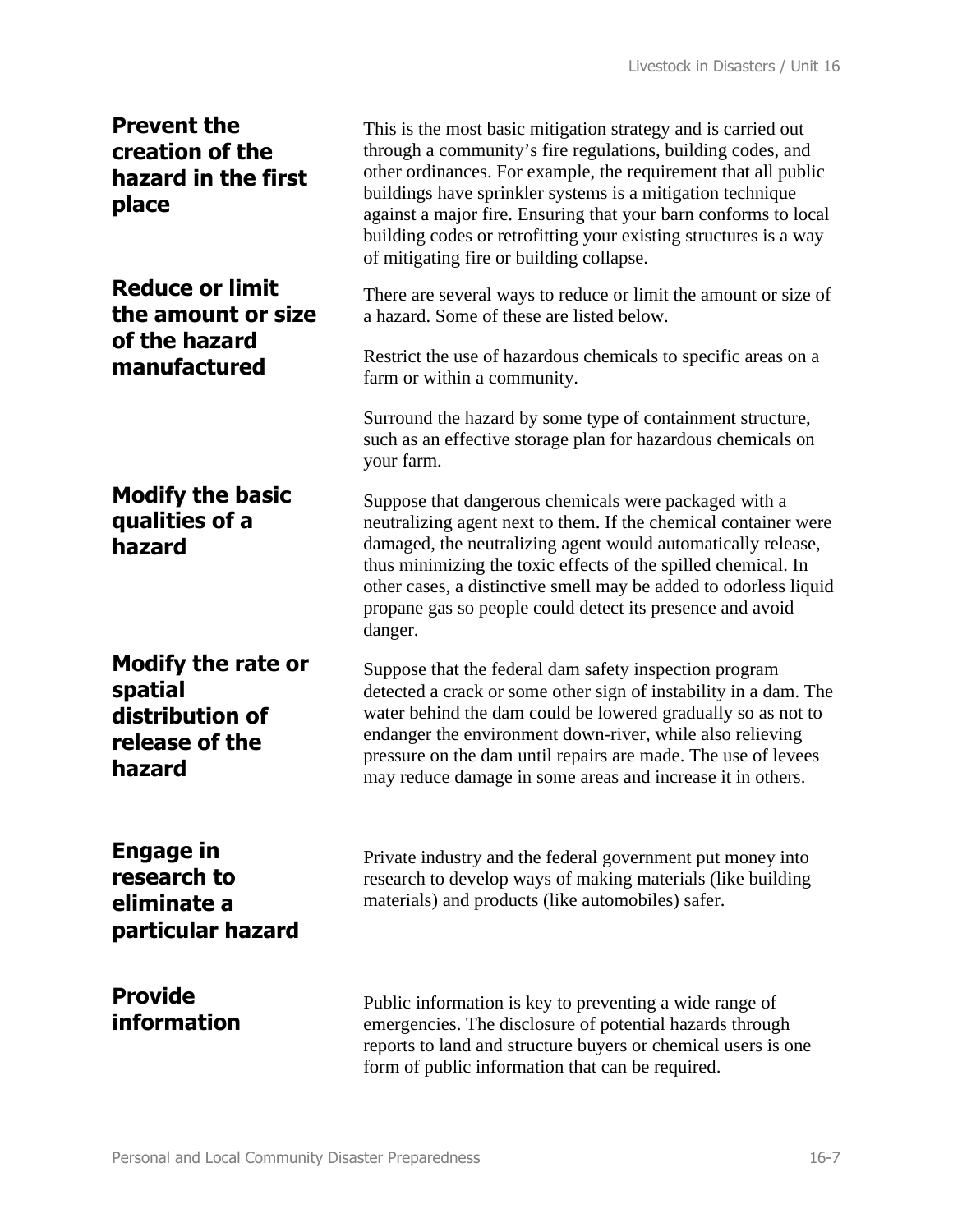# **Emergency Operations Planning**

Emergency management works when you and your local, state, and federal government fulfill emergency management responsibilities. Volunteer organizations also have important responsibilities during disasters. This next section outlines local community disaster preparedness.

Regardless of how many resources you have in the community, putting them to use without a plan is of little value. A plan avoids duplication of resources and response efforts and allows you to effectively integrate with the State and Federal response.

When a disaster requires outside assistance, it is best when a local community understands its priorities for recovery and recognizes decision-makers in rebuilding its infrastructure and services. For these reasons, having a functional local emergency operations plan in place before a disaster strikes is vitally important.

A community plan that has the same format as other plans from higher levels of government ensures effective collaboration in the event of a large-scale disaster.

FEMA provides guidance to local emergency operations planners for developing EOPs under its Integrated Emergency Management System (IEMS). The *Guide for All-Hazard Emergency Operations Planning* (State and Local (SLG) 101) details plan development, responsibilities and tasking, including the responsibilities for the care of animals. Planners and emergency managers should work together to write livestock-related sections of preparedness and planning documents.

**Local government responsibilities**  Local governments make plans and provide resources to protect their citizens from the hazards that threaten their communities. This is done through mitigation activities, preparedness plans, response to emergencies, and recovery operations.

> Wherever you live within the United States, a county or municipal agency has been designated as your local emergency management agency. The local government level is the most important at which to develop emergency management plans because local governments serve as the link between you and the state and federal agencies in the emergency management network.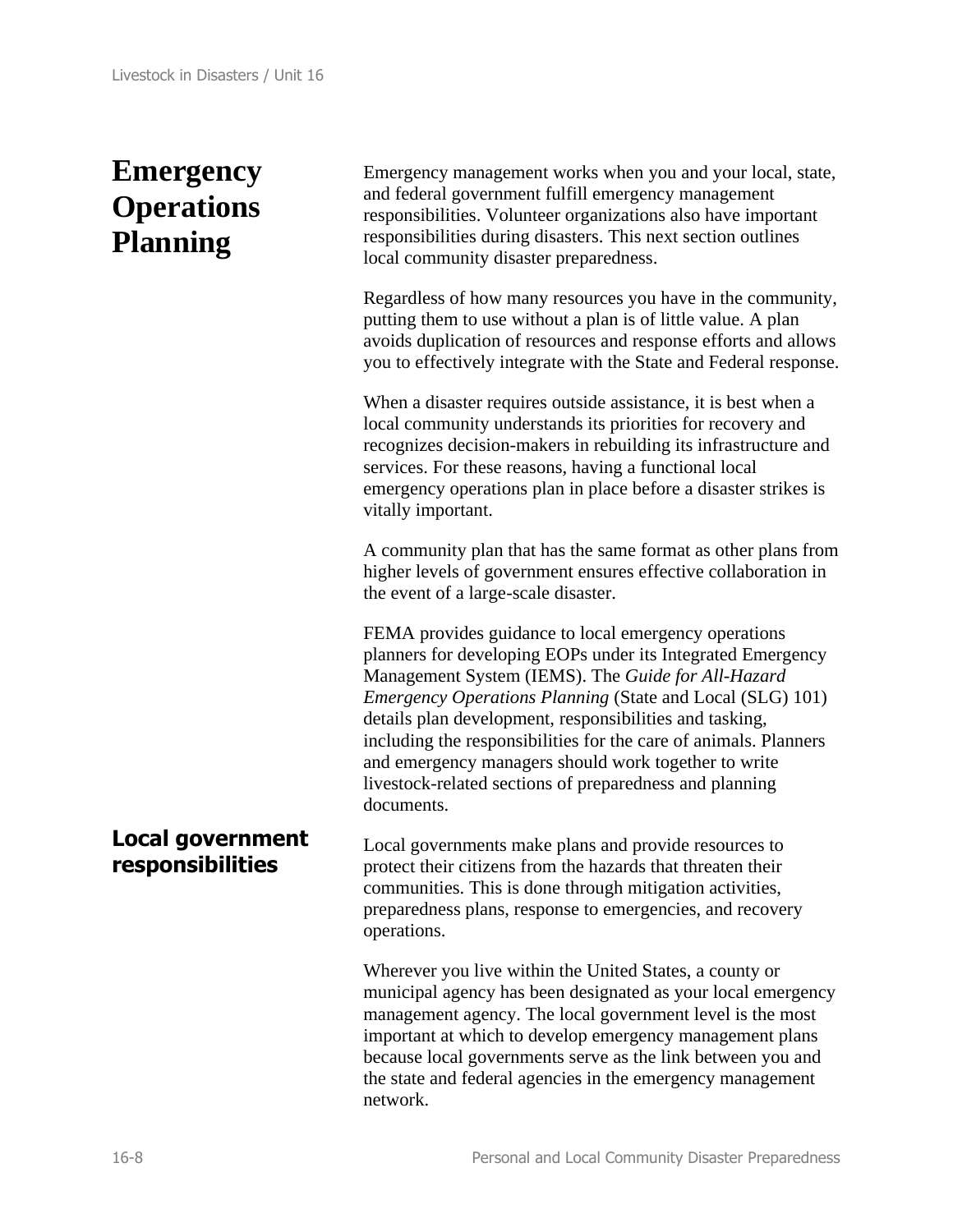The following table lists responsibilities of local governments in terms of emergency management.

#### **Local Community Agencies' Roles**

- **Establishing a Local Emergency Planning Committee (LEPC)**
- $\cdot$  Identifying hazards and assessing their potential risk to the community
- Determining the community's capability to mitigate against, prepare for, respond to, and recover from major emergencies
- Identifying and employing methods to improve the community's emergency management capability through efficient use of resources, improved coordination, and cooperation with other communities and with the state and federal governments
- Establishing mitigation measures such as building codes, zoning ordinances, or land-use management programs
- $\cdot$  Developing and coordinating preparedness plans
- $\cdot$  Establishing warning systems
- Stocking emergency supplies and equipment
- $\cdot$  Educating the public and training emergency personnel
- $\cdot$  Assessing damage caused by the emergency
- Activating response plans and rescue operations
- $\cdot$  Ensuring that shelter and medical assistance are provided
- Recovering from the emergency and helping citizens return to normal life as soon as possible

### **Characteristics of a good plan**

The plan should provide for an organizational structure and offer a definite course of action to meet emergencies or disasters. Here are several characteristics of a good EOP:

- $\supset$  Based on facts or valid assumptions
- $\supset$  Includes a community resource inventory
- $\supset$  Shows the organizational structure
- $\bullet$  Written in simple language
- Developed in coordination with all the stakeholders

Good plans also avoid duplication and conflicts in tasks. Independent plans, such as those for large farms, can be integrated with the overall emergency management plan through annexes.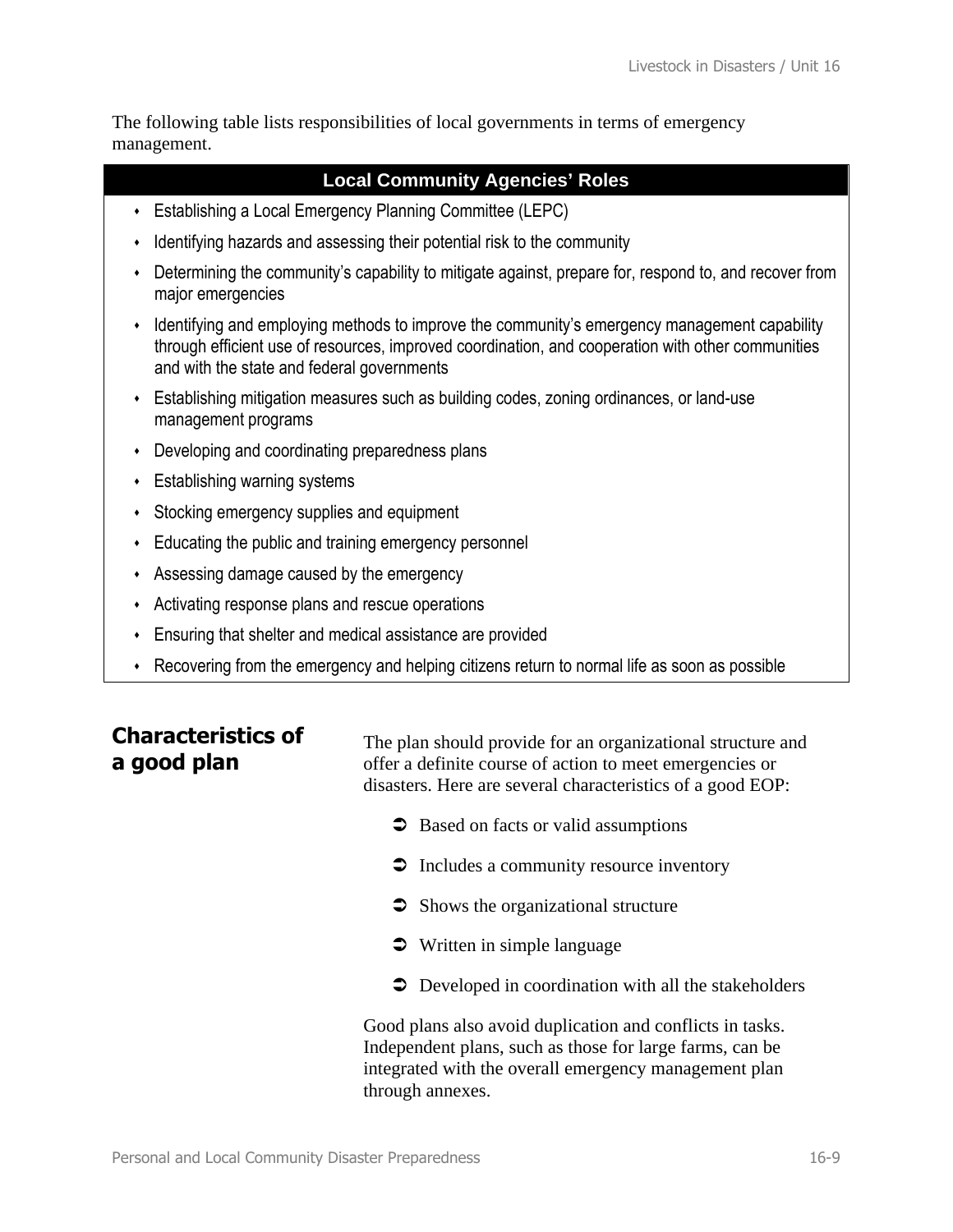### **The Emergency Operations Plan**

### **Characteristics of an EOP**

An Emergency Operations Plan (EOP) contains information on how citizens, property, and animals will be protected in an emergency. It describes actions that may be required for natural or technological hazards. An EOP details the tasks for specified organizations and individuals at projected places and times based on established objectives, assumptions, and a realistic assessment of capabilities.

An effective EOP is based on three related concepts:

- Plans work best within organizational structures that are responsive to non-emergency duties. If a job is done well every day, it is also done best by that organization in an emergency.
- $\supset$  Crises should be met at the lowest and most immediate level of government. Plans call for local response supplemented, if necessary, by the next higher governmental level.
- Voluntary response and involvement of the private sector (business, industry, and the public) should be sought and emphasized. The emergency management partnership is important to all phases and types of disasters.

The EOP is the formal goal of planning. It should cover all aspects of emergency management and all types of emergencies.

There are three basic components to the EOP. Your EOP should:

- 1. Serve as an overview of your jurisdiction's approach to emergency management, including broad policies, plans, and procedures.
- 2. Contain functional annexes that address specific activities critical to emergency response and recovery.
- 3. Contain hazard-specific appendices that support each functional annex (as necessary) and contain technical information, details, and methods for use in emergency operations. It must address the scope of interventions and contain an appendix where the details of operations are listed.

**Components of an EOP**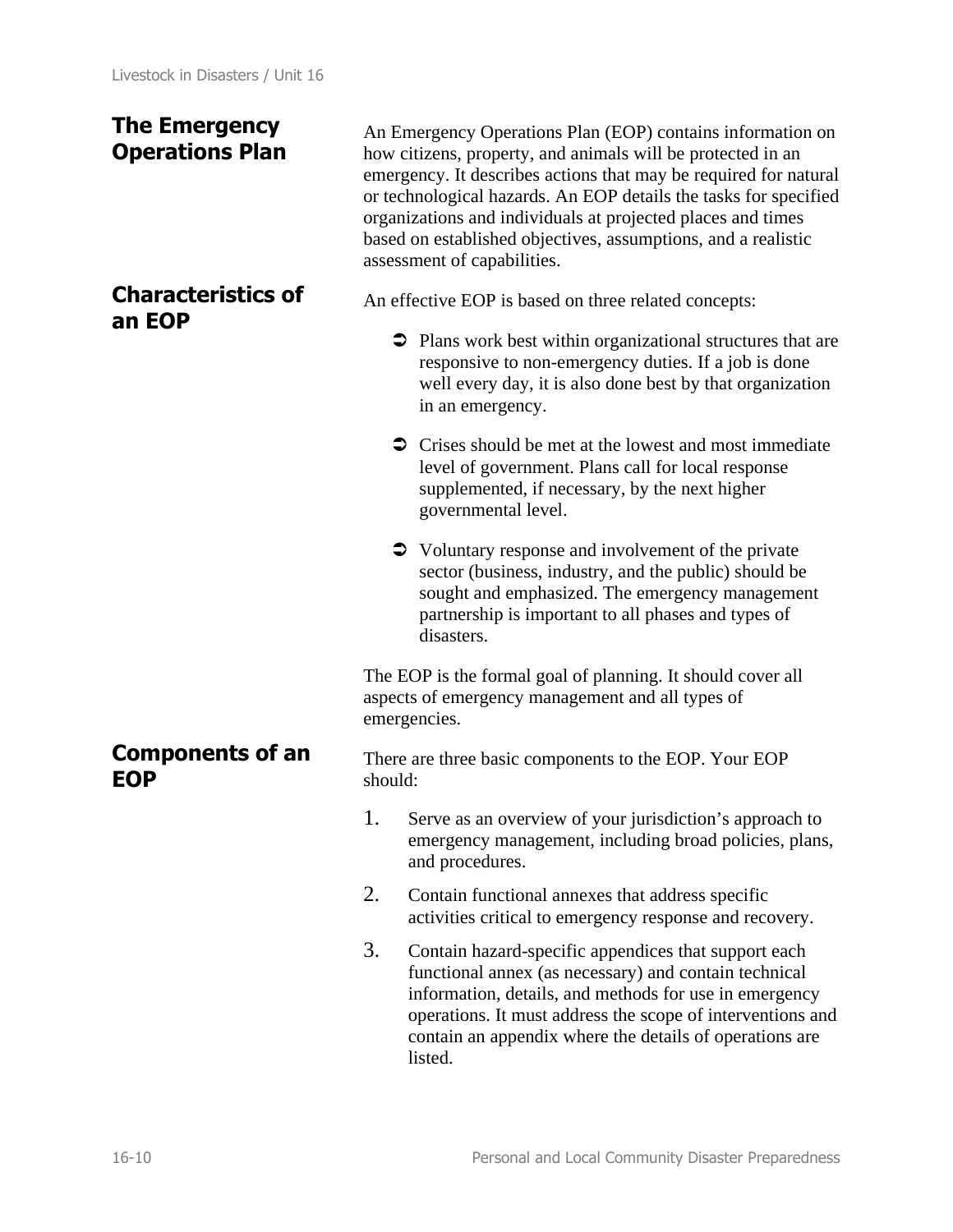| <b>Getting started</b>                  | The planning process is just as important as the final plan itself.<br>Like the response to a disaster, developing a plan is a team<br>effort. During the planning process, people and organizations<br>learn to work as a team.                                                                                                                                                                                                                                                                                                                                                                                                                                              |
|-----------------------------------------|-------------------------------------------------------------------------------------------------------------------------------------------------------------------------------------------------------------------------------------------------------------------------------------------------------------------------------------------------------------------------------------------------------------------------------------------------------------------------------------------------------------------------------------------------------------------------------------------------------------------------------------------------------------------------------|
|                                         | Start by forming a committee. The committee should be co-<br>chaired by an emergency manager and a representative from<br>the livestock industry. County extension educators, producers<br>and representatives of agricultural associations, and other<br>permanent businesses, or veterinarians are examples of suitable<br>livestock industry representatives.                                                                                                                                                                                                                                                                                                              |
|                                         | Committee members should ideally possess the following<br>credentials:                                                                                                                                                                                                                                                                                                                                                                                                                                                                                                                                                                                                        |
|                                         | $\bullet$ Authority to represent                                                                                                                                                                                                                                                                                                                                                                                                                                                                                                                                                                                                                                              |
|                                         | • Control over resources that can be used in an disaster                                                                                                                                                                                                                                                                                                                                                                                                                                                                                                                                                                                                                      |
|                                         | <b>●</b> Experience or knowledge of disasters                                                                                                                                                                                                                                                                                                                                                                                                                                                                                                                                                                                                                                 |
|                                         | In cases where community plans for livestock and their owners<br>are not well developed, the initiative for plan development may<br>come from emergency management officials or the livestock<br>industry.                                                                                                                                                                                                                                                                                                                                                                                                                                                                    |
| <b>Partnerships</b>                     | There are many local resources that can be tied into a<br>community emergency operations plan and that can strengthen<br>a community's level of resistance to disasters.                                                                                                                                                                                                                                                                                                                                                                                                                                                                                                      |
| Private-public<br>partnerships          | Collaboration between local government and the private sector<br>can help secure access to communications and the incident site,<br>and other resources that may be needed in a disaster. Producers<br>and other businesses may supply trained operators for<br>resources and designate the amount of compensation required.                                                                                                                                                                                                                                                                                                                                                  |
| <b>Local volunteer</b><br>organizations | Many voluntary agencies and organizations have local<br>representation. One of the most important voluntary<br>organizations in terms of disasters is the American Red Cross.<br>The American Red Cross is a humanitarian organization,<br>chartered by Congress and led by volunteers, to provide relief<br>to victims of disasters. Each local chapter is responsible for<br>providing disaster relief services in the community it serves. In<br>large-scale disasters, volunteers from across the country may<br>respond. The American Red Cross provides individuals and<br>families with food, shelter, first aid, clothing, bedding,<br>medicines, and other services. |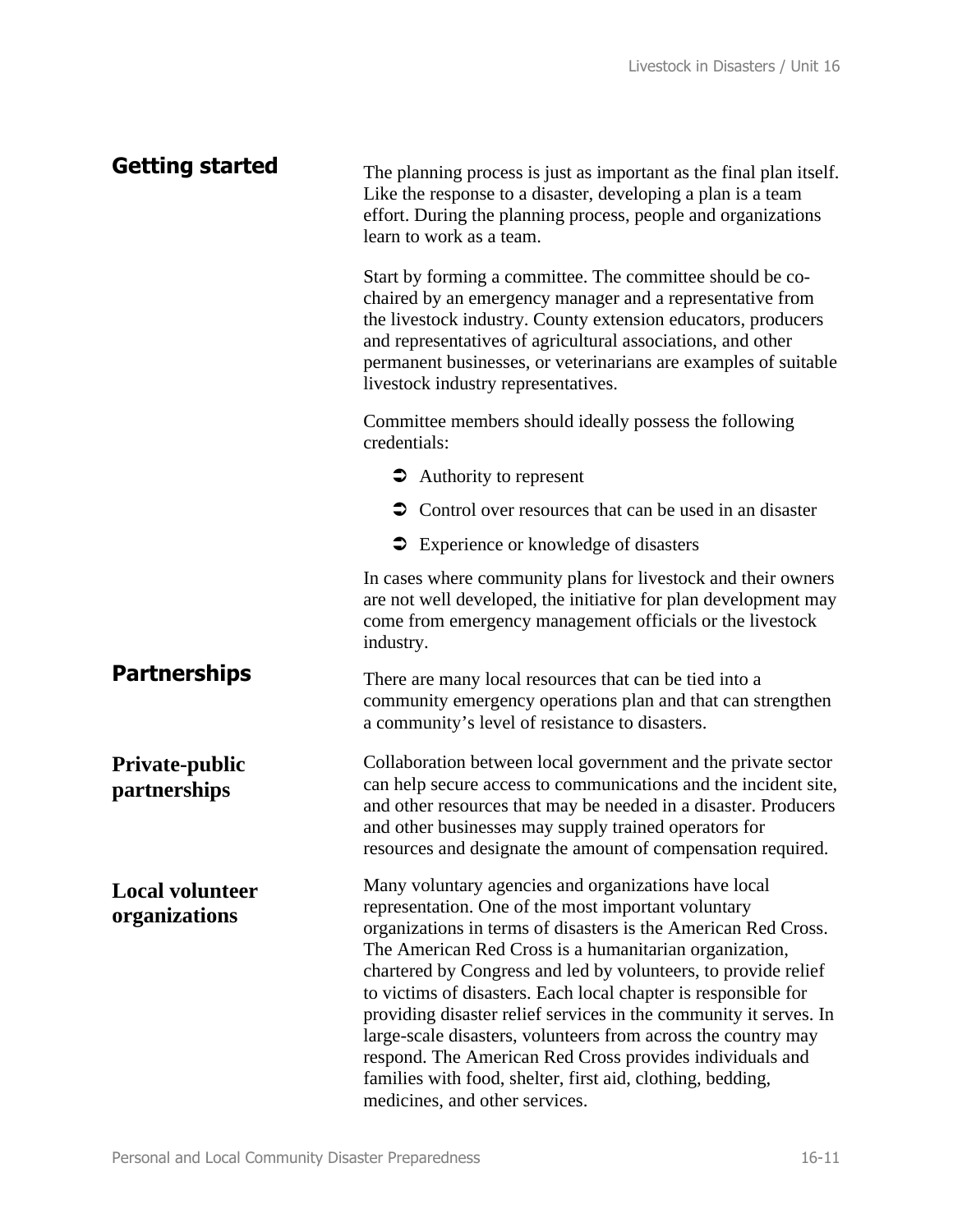**Preliminary plans** To begin the planning process, determine if your local government has an EOP. If you do not have a plan, make a commitment to design an EOP and set a deadline for completion. The steps outlined below can be used as guidelines for starting a plan. If you have a plan, use the ideas below to evaluate and improve your current plan.

Build a plan by determining:

- $\bullet$  Who has command and authority
- The availability and use of the Emergency Operation **Center**
- Types of communication and under what circumstances they will be operational
- Potential hazards specific to your area
- $\supset$  Emergency organizations and functions
- Standard operating procedures for response

Similar to the personal vulnerability assessment you conducted throughout this course, communities conduct similar assessments using a similar process.

There are many factors to consider when determining dangers to a community from natural hazards, technological hazards, or national security emergencies. These factors include:

- Your community's past history of emergencies caused by the hazard
- $\bullet$  Geographical considerations
- $\supset$  Community characteristics
- Distance from transportation routes, large urban areas, large industrial areas, or military installations

Your local emergency manager regularly conducts vulnerability analyses for your community. Ask for the results of these analyses and compare them with your personal vulnerability assessment.

### **Community vulnerability assessment**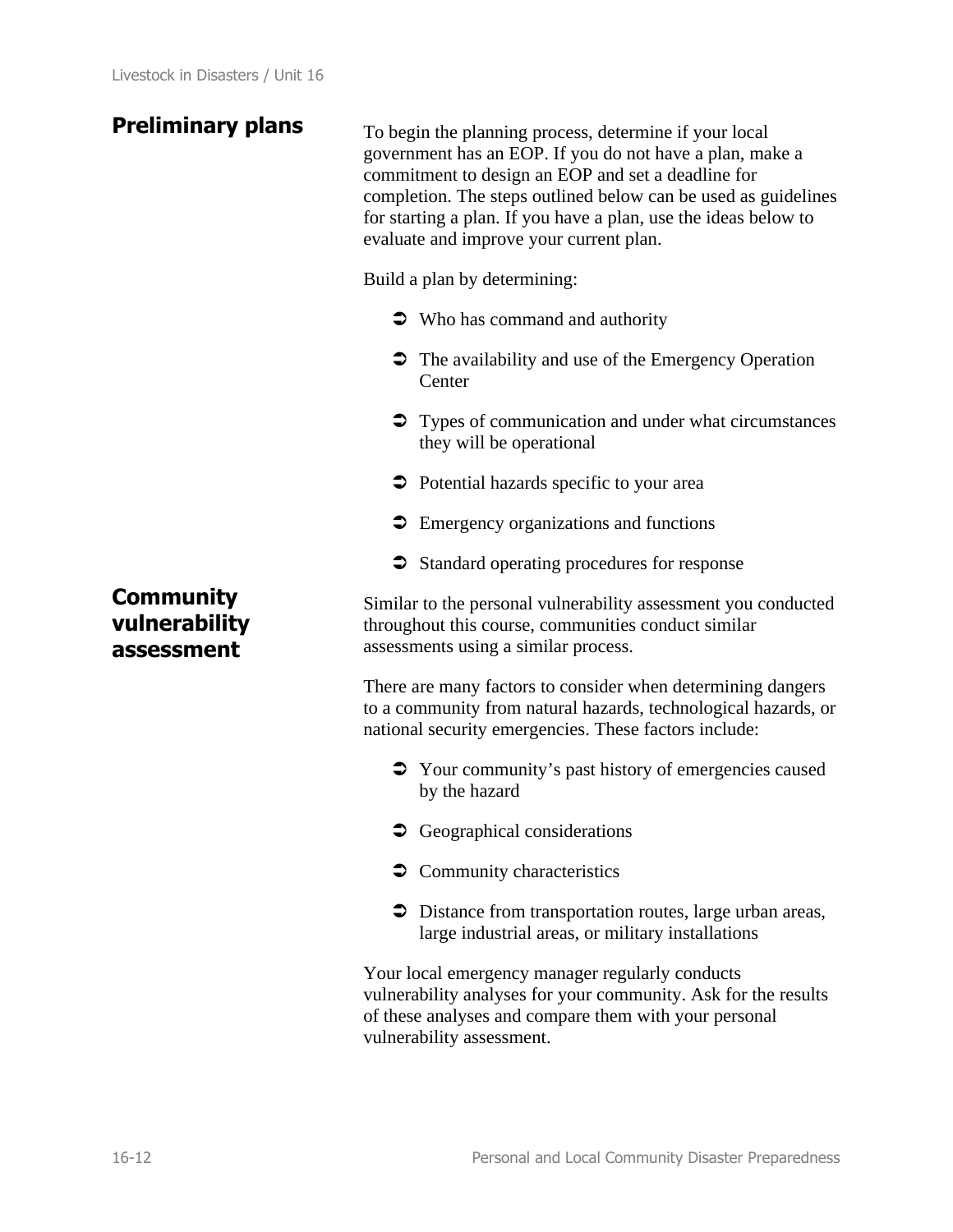|                               | Knowing the size and composition of the livestock industry in<br>your community is critical to understanding the risks associated<br>with disasters and is part of a comprehensive vulnerability<br>analysis. Review Unit 2 to determine:                                                                                 |
|-------------------------------|---------------------------------------------------------------------------------------------------------------------------------------------------------------------------------------------------------------------------------------------------------------------------------------------------------------------------|
|                               | • What type of livestock industry is present in your<br>community                                                                                                                                                                                                                                                         |
|                               | • What role the livestock industry plays                                                                                                                                                                                                                                                                                  |
|                               | • How many people are involved in these industries                                                                                                                                                                                                                                                                        |
|                               | $\bullet$ What economic value does it have                                                                                                                                                                                                                                                                                |
| <b>Testing the EOP</b>        | Once an EOP has been developed, it must be tested. The<br>purpose of testing is to identify areas for improvement and to<br>be better prepared for a real disaster. There are five different<br>types of emergency management exercises. These levels of<br>tests build upon each other and should be used consecutively. |
|                               | Information on all types of exercises is provided in FEMA's<br>Exercise Design Course and in the Guide to Emergency<br>Management Exercises (Student Manual 170.2 available from<br>your state emergency management office).                                                                                              |
| <b>Orientation</b>            | This is the basic level of test used as a building block to more<br>difficult exercises. During the orientation, a group reviews the<br>plan and discusses its applicability.                                                                                                                                             |
| Table-top exercise            | The focus in these exercises is on training and familiarization<br>with roles, procedures, responsibilities, and personalities in the<br>jurisdiction's emergency management system. Tabletop<br>exercises are based on theoretical scenarios.                                                                            |
| <b>Functional</b><br>exercise | These usually take place inside, such as in a classroom or<br>actual emergency operating center. Functional exercises may<br>include various forms of message traffic (written, telephone,<br>radio), and an attempt to recreate a realistic environment while<br>you respond.                                            |
| Drill                         | A drill is a hands-on exercise of a selected part of the plan.<br>Usually drills are used to rehearse Standard Operating<br>Procedures or other operations that may be performed in a<br>disaster.                                                                                                                        |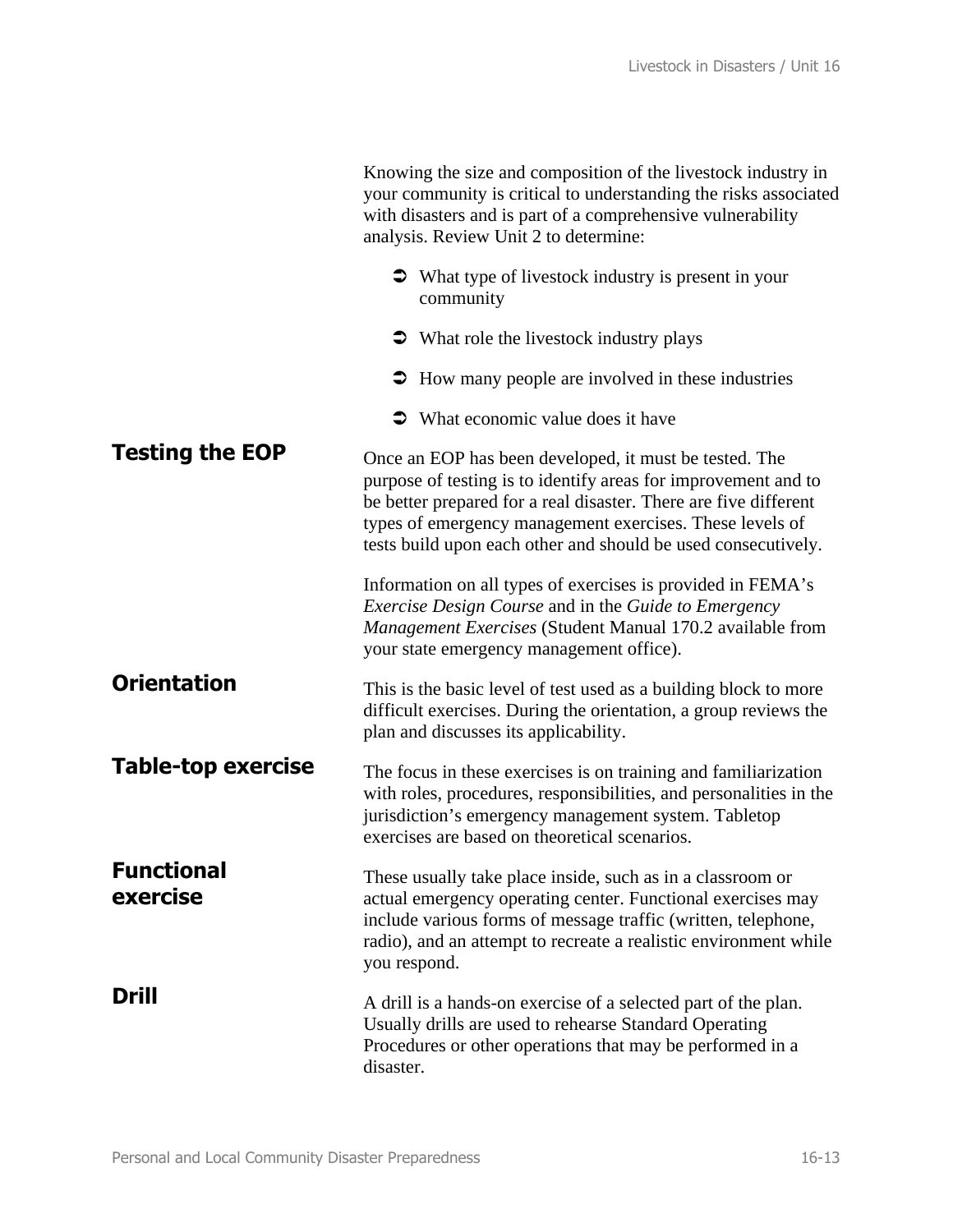### **Full-scale exercise (Simulations)**

This type of exercise combines a functional exercise with a drill in which field personnel of one or more emergency services actually operate. The actual movement of equipment and personnel is important for the preparedness of individual emergency service organizations. To ensure the success of a full-scale exercise, you must have first successfully completed several drills.

#### **When to test the EOP** Tests and exercises to improve emergency operations should be conducted regularly. Tabletop and functional exercises and drills should be conducted every 6 months. Full-scale exercises should be conducted every 2 years. The complexity of exercises should build upon each other.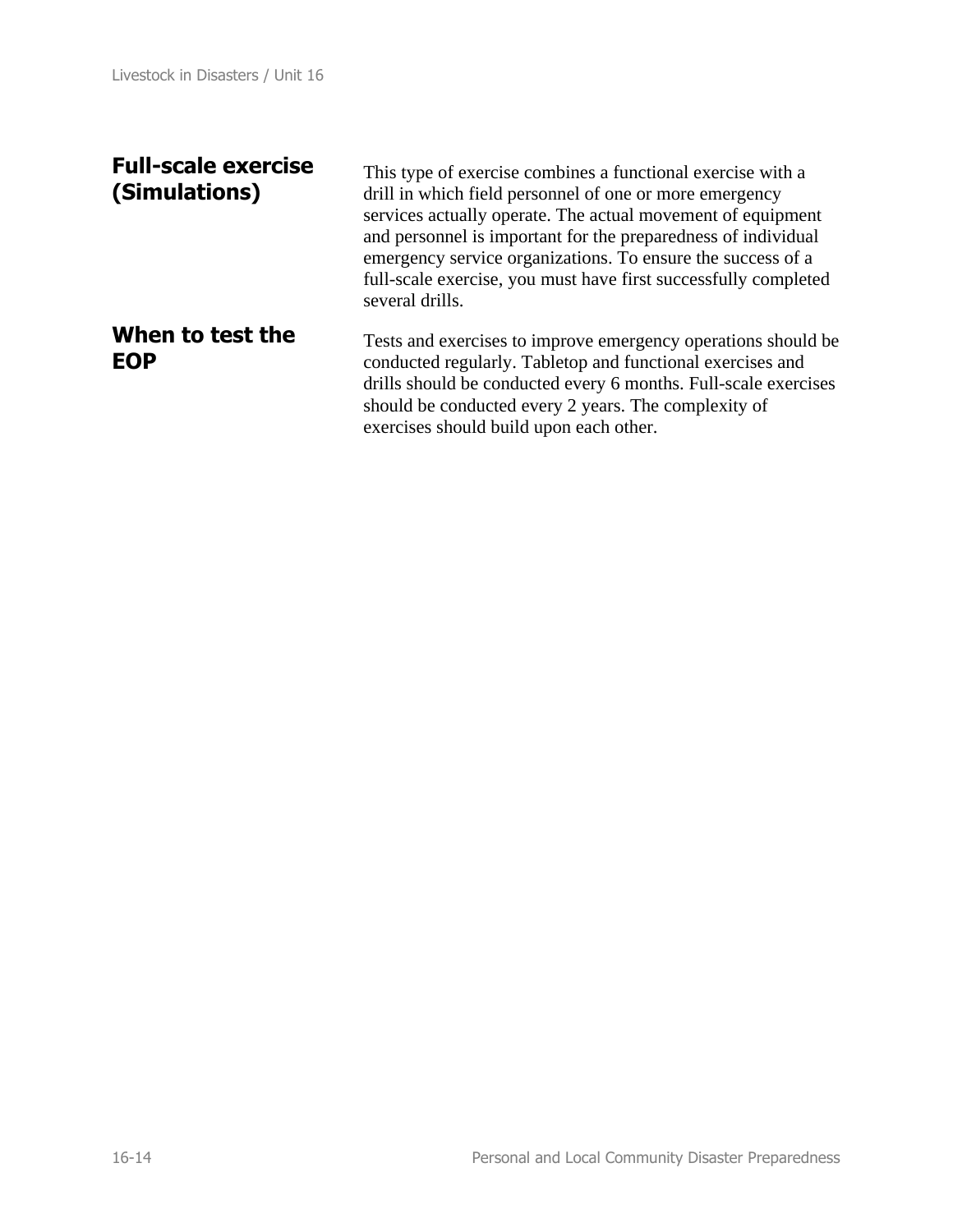| Ÿ<br><b>Learning Check</b> | <b>Directions:</b> Determine if the following statements are true or<br>false based on the material in this unit. When you have<br>finished, check your answers on page 16-18. |
|----------------------------|--------------------------------------------------------------------------------------------------------------------------------------------------------------------------------|
|                            | Personal disaster preparedness is the least effective level<br>1.<br>at which to reduce the impact of disasters.                                                               |
|                            | True or False?                                                                                                                                                                 |
|                            | 2.<br>Animal owners have the ultimate responsibility for their<br>animals.<br>True or False?                                                                                   |
|                            | 3.<br>A vulnerability analysis serves to identify and prioritize<br>mitigation efforts.<br>True or False?                                                                      |
|                            | 4.<br>Mitigation includes preventing the creation of the hazard<br>in the first place.<br>True or False?                                                                       |
|                            | 5.<br>Mitigation includes reducing the amount or size of a<br>hazard.<br>True or False?                                                                                        |
|                            | Mitigation includes modifying the basic qualities of a<br>6.<br>hazard.<br>True or False?                                                                                      |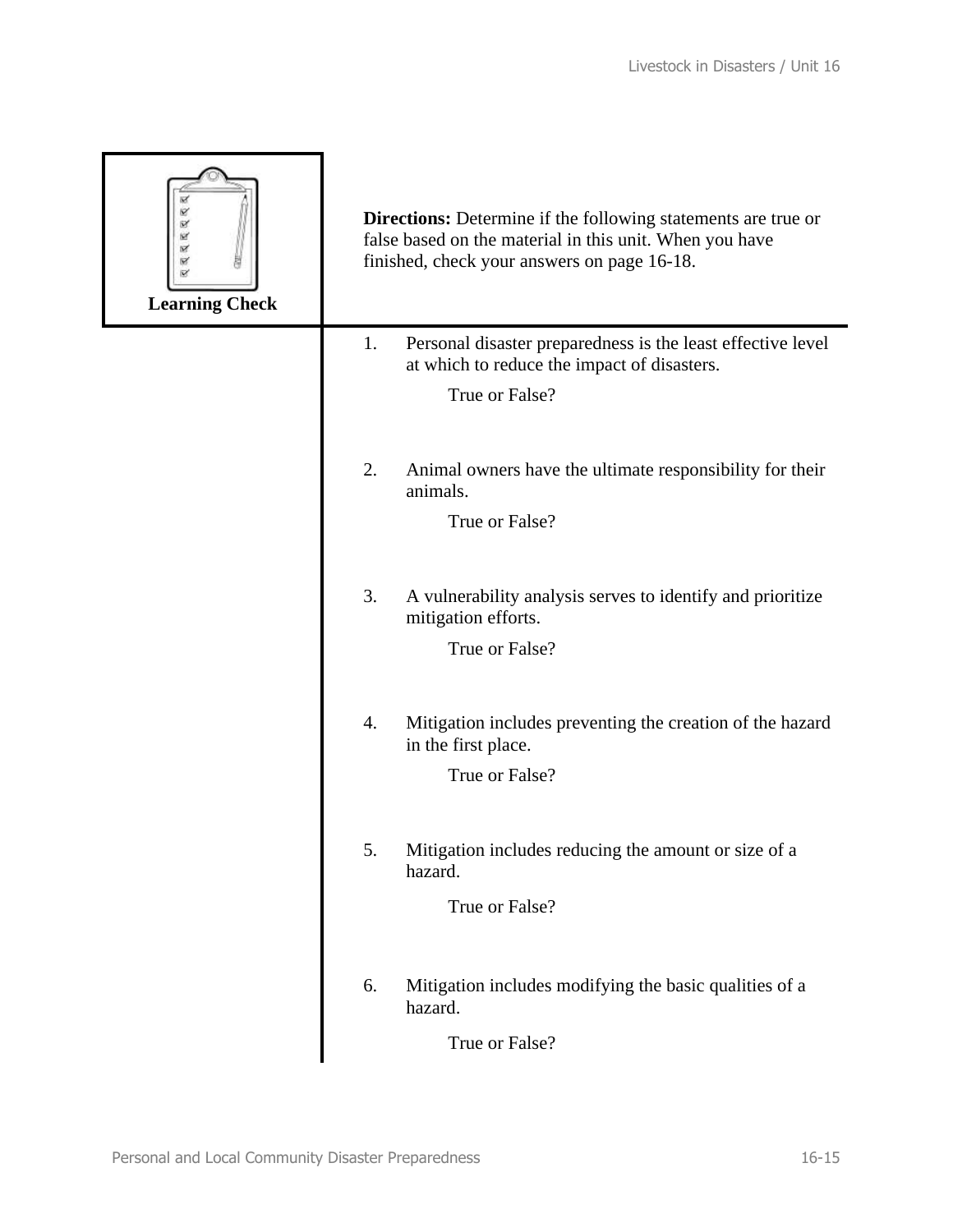| 区<br><b>Learning Check</b> |                                                                                                                  |
|----------------------------|------------------------------------------------------------------------------------------------------------------|
|                            | 7.<br>Local plans allow communities to integrate with state and<br>federal response to disasters.                |
|                            | True or False?                                                                                                   |
|                            | 8.<br>EOPs work best if they rely on organizational structures<br>specifically designed for disaster operations. |
|                            | True or False?                                                                                                   |
|                            | 9.<br>The planning process is often just as important as the plan<br>that results.                               |
|                            | True or False?                                                                                                   |
|                            | 10.<br>One of the purposes of an EOP is to provide an overview<br>of the community's jurisdiction.               |
|                            | True or False?                                                                                                   |
|                            | Hazard-specific details in an EOP should be included in<br>11.<br>the plan's appendices.                         |
|                            | True or False?                                                                                                   |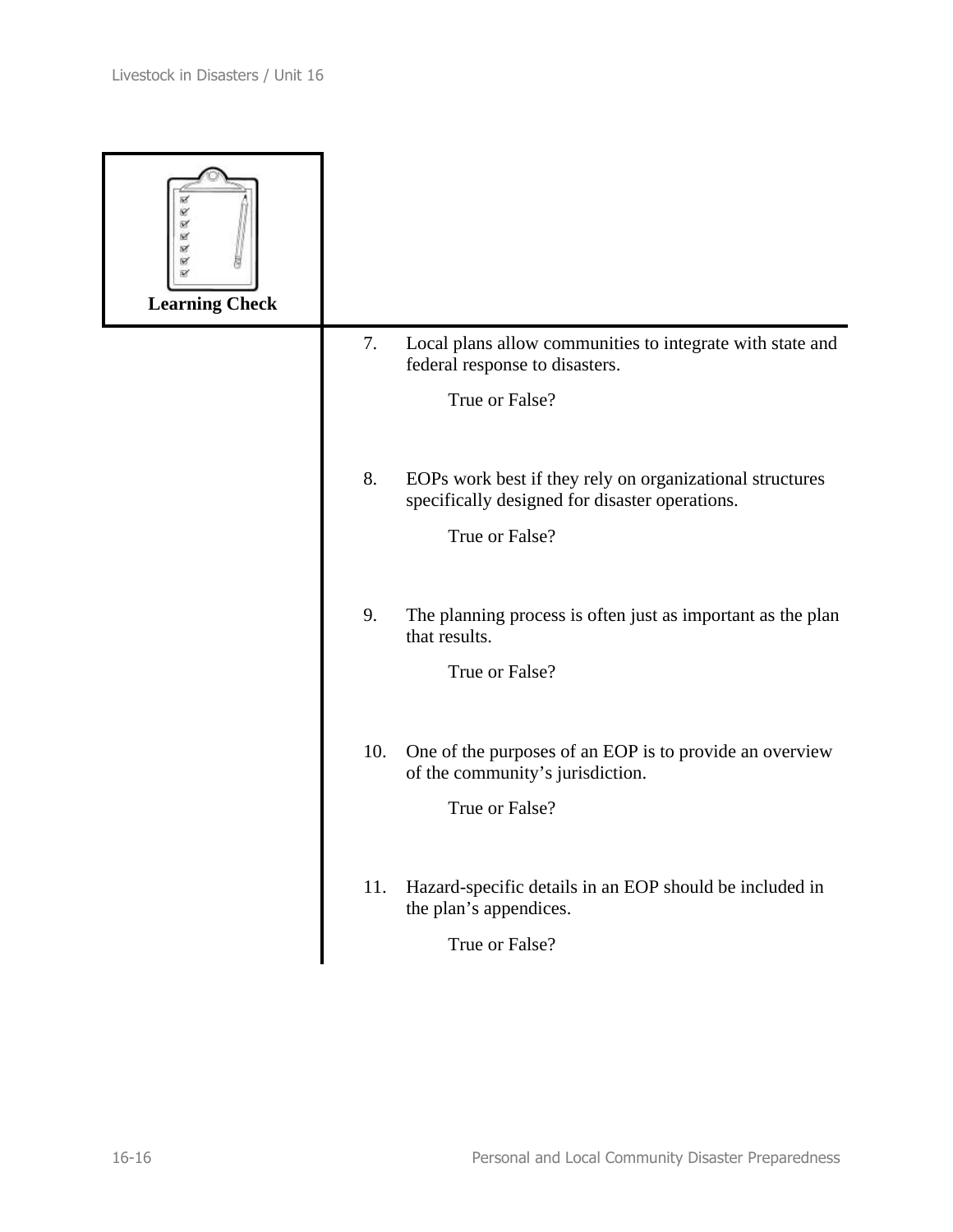| Ÿ<br>œ<br>Ŵ<br><b>Learning Check</b> |                                                                                                                                              |
|--------------------------------------|----------------------------------------------------------------------------------------------------------------------------------------------|
|                                      | An EOP committee that develops plans for the livestock<br>12.<br>industry only needs representatives from the emergency<br>management staff. |
|                                      | True or False?                                                                                                                               |
|                                      | 13.<br>When members of an EOP committee represent an<br>organization they should have the authority to do so.                                |
|                                      | True or False?                                                                                                                               |
|                                      | Private-public sector partnerships can expand the disaster<br>14.<br>response capability of a community.                                     |
|                                      | True or False?                                                                                                                               |
|                                      | 15.<br>Full-scale exercises should only be conducted after<br>several other types of exercises have tested the quality of<br>an EOP.         |
|                                      | True or False?                                                                                                                               |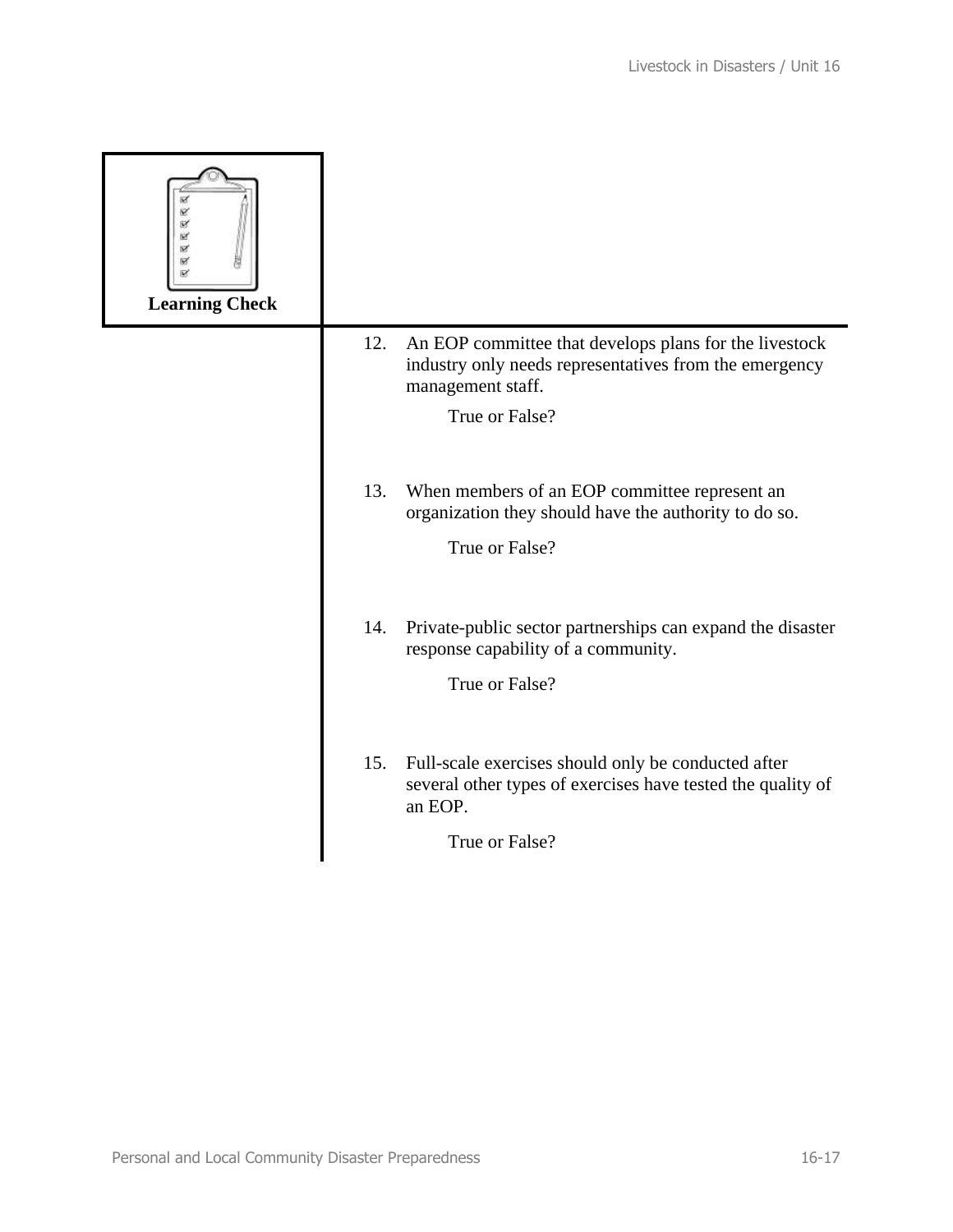

For every question that you answered incorrectly, review the page listed next to the answer to find out why your answer was incorrect.

| 1.               |  |
|------------------|--|
| 2.               |  |
| 3.               |  |
| $\overline{4}$ . |  |
| 5.               |  |
| 6.               |  |
| 7.               |  |
| 8.               |  |
| 9.               |  |
| 10.              |  |
| 11.              |  |
| 12.              |  |
|                  |  |
|                  |  |
|                  |  |